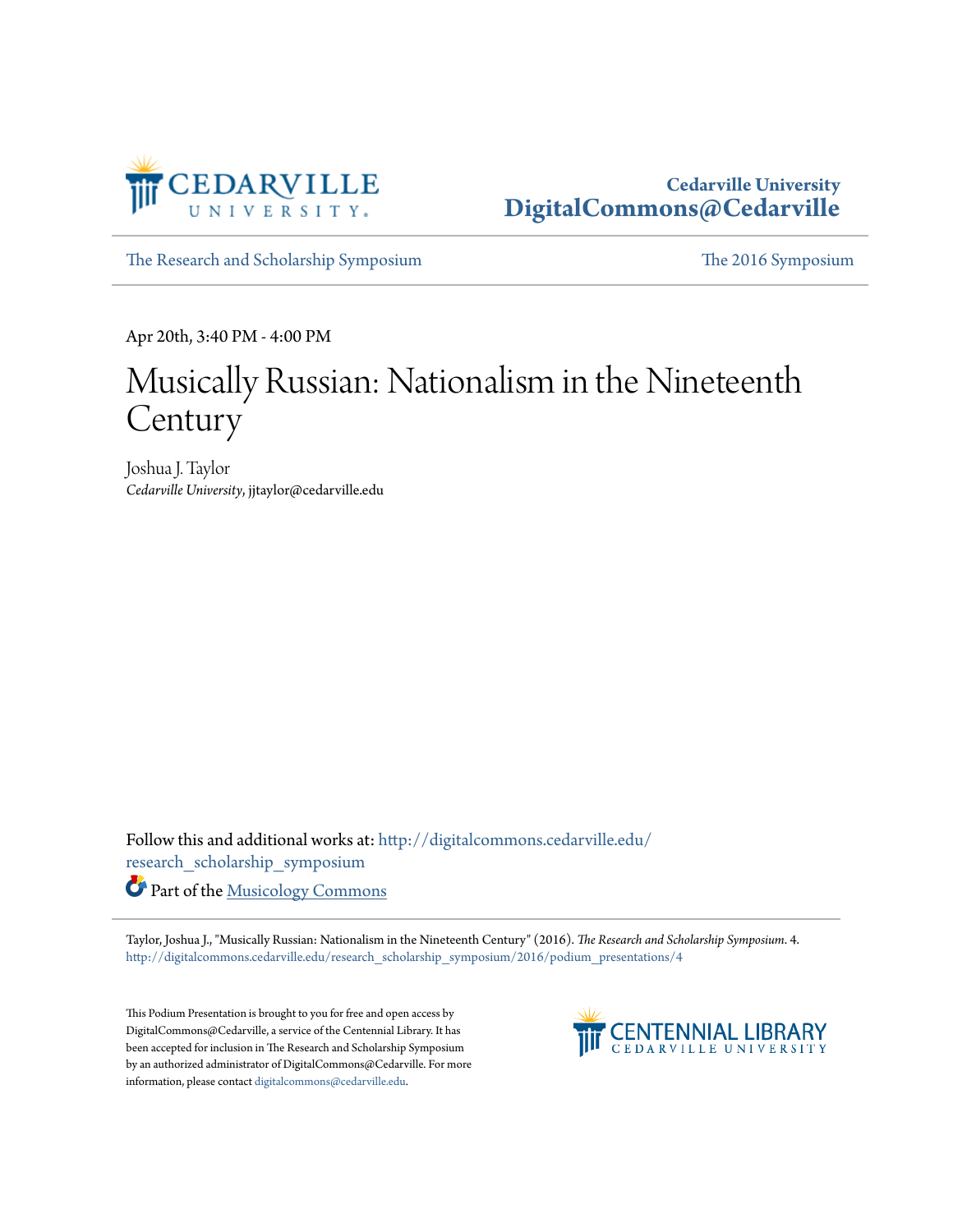## **Musically Russian: Nationalism in the Nineteenth Century**

What does it mean to be Russian? In the eighteenth and early nineteenth centuries, Russian nobility was engrossed with French culture. According to Dr. Marina Soraka and Dr. Charles Ruud, "Russian nobility [had a] weakness for the fruits of French civilization."<sup>1</sup> When Peter the Great came into power in 1682-1725, he forced Western ideals and culture into the very way of life of the aristocracy. "He wanted to Westernize and modernize all of the Russian government, society, life, and culture… .Countries of the West served as the emperor's model; but the Russian ruler also tried to adapt a variety of Western institutions to Russian needs and possibilities."<sup>2</sup> However, when Napoleon Bonaparte invaded Russia in 1812, he threw the pro-French aristocracy in Russia into an identity crisis. They felt betrayed and quickly lost their attachment to France and its culture. As a result, the intellectuals began producing literature, music, and artwork that represented Russian culture and served to separate them from France and its culture. The creation of Russian literature, artwork, and music was the beginning of nationalism in Russia in the nineteenth century.

Marina Frolova-Walker claims that literary nationalism and musical nationalism were two driving forces that comprised Russian nationalism.<sup>3</sup> According to literary nationalism, a true Russian was gloomy, morbid, unkempt, and mystical.<sup>4</sup> However, there existed five influential

l

<sup>1</sup> Charles Ruud and Marina Soraka, *Becoming a Romanov. Grand Duchess Elena of Russia and her World* (Farnham, Surrey: Ashgate Publishing, Ltd., 2015), 115.

<sup>2</sup> Nicholas V. Riasanovsky*, Russian Identities: A Historical Survey* (Oxford: Oxford University Press, 2005), 79.

<sup>3</sup> Marina Frolova-Walker, *Russian Music and Nationalism: from Glinka to Stalin* (London: Yale University Press, 2007), 1.

<sup>4</sup> Frolova-Walker, 1.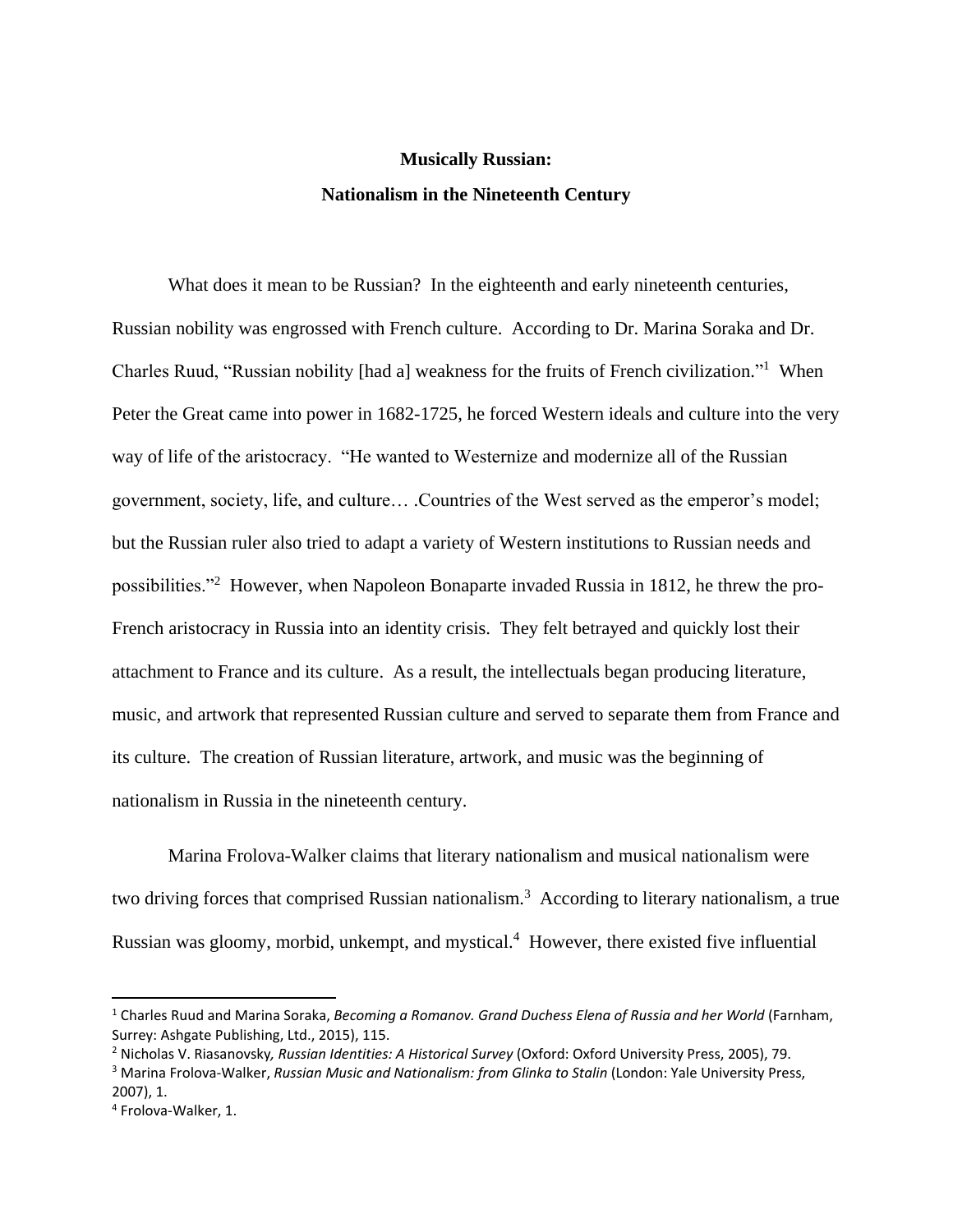composers known as the Mighty Kuchka (which is Russian for the Mighty Little Heap), who invented a new style of musical nationalism that incorporated folk-song genres to encompass what was considered to be Russian culture.<sup>5</sup> These five composers in addition to several other Russian composers were responsible for shaping musical nationalism in Russia by combining literature and music that represented the country. In particular, Modest Mussorgsky, Pyotr Tchaikovsky, and Nikolai Rimsky-Korsakov each contributed to Russian culture by approaching nationalism in different, but significant ways.

Nationalism is driven by people. International historian Ben Curtis argues that nationalist intellectuals exist who he identifies as "political entrepreneurs."<sup>6</sup> It is these people who are responsible for creating culture that unites a populace. Curtis states that they are "concerned specifically with promoting the nation's culture."<sup>7</sup> According to philosopher Ernest Gellner, "people are loyal not to a monarch or a land or a faith...but to a culture."<sup>8</sup> Culture gives individuals a sense of belonging and identity. The people in Russia were seeking this identity following the French invasion. Nationalists in the nineteenth century operated on the idea of primordialism. The primordialist theory can be defined by eighteenth century writer Johann Gottfried von Herder and his idea of the *Volksgeist,* which "is the immutable national identity of a people that finds expression through music."<sup>9</sup> According to this theory, every people group has a unique musical style and subsequent folk music. While this theory cannot be proven to be true, it outlined the Russian thought regarding national culture creation in the nineteenth century.

 $\overline{\phantom{a}}$ 

 $8$  Curtis, 25.

<sup>&</sup>lt;sup>5</sup> Frolova-Walker, 1.

<sup>6</sup> Benjamin Curtis, *Music Makes the Nation* (Amherst: Cambria Press, 2008), 21.

 $<sup>7</sup>$  Curtis, 21.</sup>

<sup>&</sup>lt;sup>9</sup> Curtis, 28.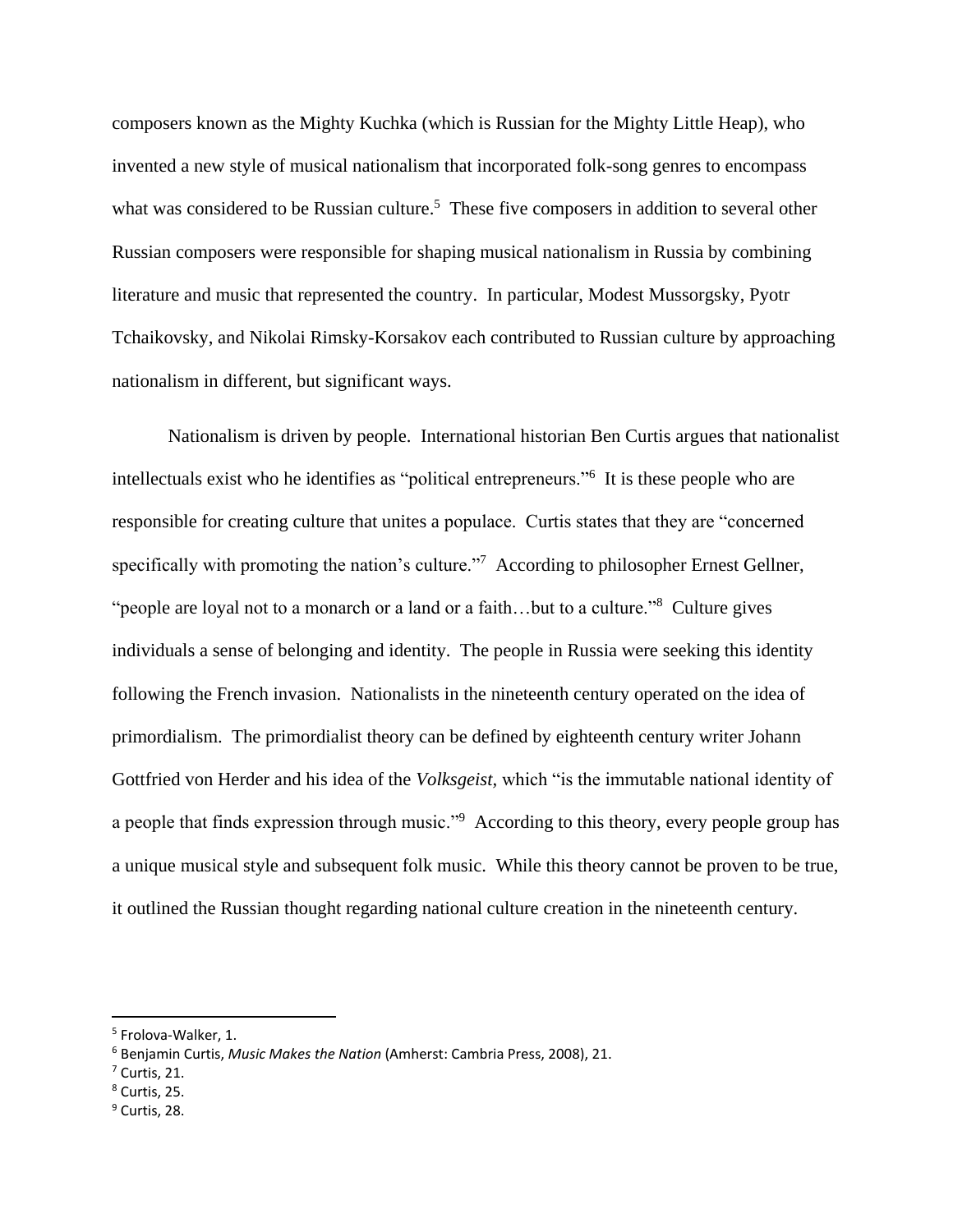Five of the significant political entrepreneurs of the nineteenth century were the members of the Mighty Kuchka. Included in this group were Mily Balakirev (the leader), César Cui, Modest Musorgsky, Nikolai Rimsky-Korsakov and Alexander Borodin. The Kuchkists' approach to nationalism was outlined clearly by Mikhail Glinka's Russian nationalistic opera, *A Life for the Tsar*. In this opera, Glinka mirrored the Russian nationalistic concept of the sad *protyazhnaya,* which is translated to mean, "drawn-out song." 10 The *protyazhnaya* was a "splendid form of melismatically decorated [folk] song set to poetry of great expressive power and lyrical intensity… .That folk music springs straight from nature and that Russian music 'can be breathed in with the Russian air' is a nineteenth-century idea. Folk music seemed a world apart from everything that European art music stood for."<sup>11</sup> Therefore, composers in Russia in the nineteenth century relied heavily upon folk music as a reflection of the country's nature. Glinka used the melancholy themes typical of the *protyazhnaya* throughout *A Life for the Tsar* to depict the Russianness nature. Balakirev in particular believed that this opera was an appropriate example of Russian nationalism because it portrayed the sorrowful, gloomy, and miserable mood of literary nationalism.

Modest Musorgsky began his compositional career by thoroughly embracing the approach to nationalism of the Kuchkists. Musorgsky also studied Glinka and was an influential realist composer. He approached nationalism from a more literal perspective. Balakirev supported and encouraged Musorgsky's realism.<sup>12</sup> Musorgsky's basis for composition came

<sup>10</sup> Frolova-Walker, 30.

<sup>11</sup> Francis Maes, *A History of Russian Music: From Kamarinskaya to Babi Yar* (Berkeley: University of California Press, 2002), 3.

<sup>12</sup> David Lloyd-Jones, 1994. Review of *Musorgsky: Eight Essays and an Epilogue. Notes* 50, no. 3 (1994): 908–11., 4- 20.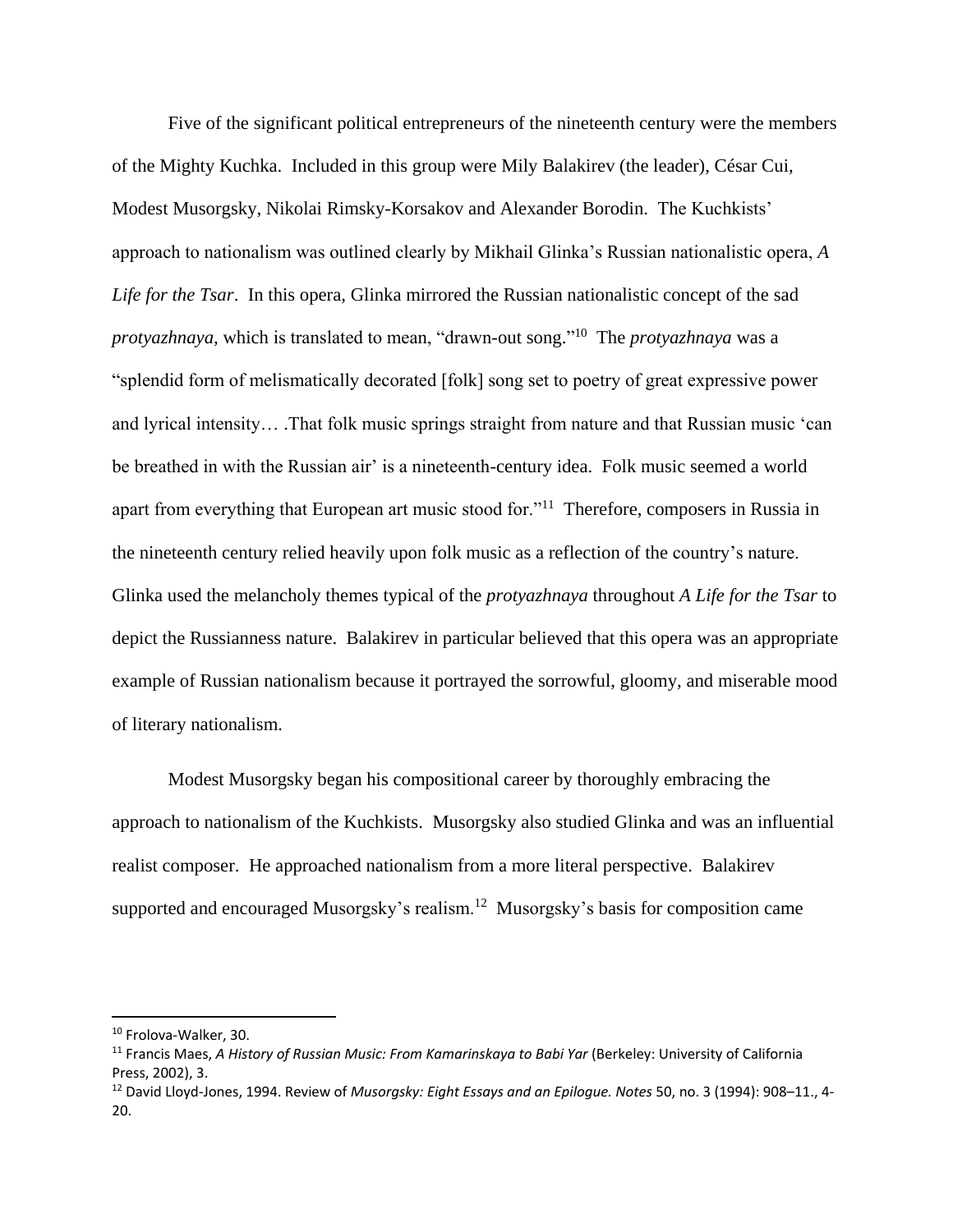from Russian folk songs. In his doctoral dissertation submitted to the University of North

Carolina, Hyun-Jong Lee writes,

One of the most influential Russian music scholars, M. D. Calvocoressi, pointed out the relationship of Musorgsky's music to the modal scales and rhythms of Russian folk music. Calvocoressi claimed that the distinctive characteristics of Musorgsky's music, for example, the use of the whole-tone scale, church modes, triads with added tones, unresolved dissonances, melodic tritones, irregular phrasing and meter, and avoidance of the leading tone, were influenced by Russian folk music. The new and bold harmonies were developed and extended not from the traditional school of harmony, but from the modal scales found in Russian folk songs. $^{13}$ 

Therefore, Musorgsky was heavily influenced by folk songs. However, he believed that using material directly quoted from folk songs was not sufficient.<sup>14</sup> "It turned out that realism, a literature movement that prevailed in Russia in the 1850s and 1860s was a perfect partner for Musorgsky to establish an identity of Russian music and to develop his own techniques… . Musorgsky believed that musical elements, such as melody, harmonic progression, rhythm, should not overpower the words that describe reality."<sup>15</sup> For Musorgsky, art was the process of describing absolute reality and music was only meant to exist provided that it did not overshadow the words describing a real event. "The idea of setting the text of a play word for word as it was written, without re-working it into a libretto in the usual way, came to Musorgsky from Alexander Dargomizhsky, who started to compose Pushkin's *The Stone Guest* in 1866."<sup>16</sup> The realism that Musorgsky embraced is depicted particularly in his opera *Boris Godunov* in which he imitates Russian speech. Within this opera, Musorgsky tried to follow the natural rhythm and pacing of speech as closely as possible. The Coronation Scene of *Boris Godunov* is

<sup>13</sup> Hyun-Jong Lee, "The Evolution of Lyricism in Modest Musorgsky's Compositional Style as Evidenced in *Songs and Dances of Death*" Ph.D. Diss., (University of North Carolina, Greensboro, 2011), 6.

<sup>&</sup>lt;sup>14</sup> Hyun-Jong Lee, 7.

<sup>15</sup> Hyun-Jong Lee, 7.

<sup>16</sup> Carl Dahlhaus, *Realism in Nineteenth-Century Music* (Cambridge: Cambridge University Press Archives, 1985), 73.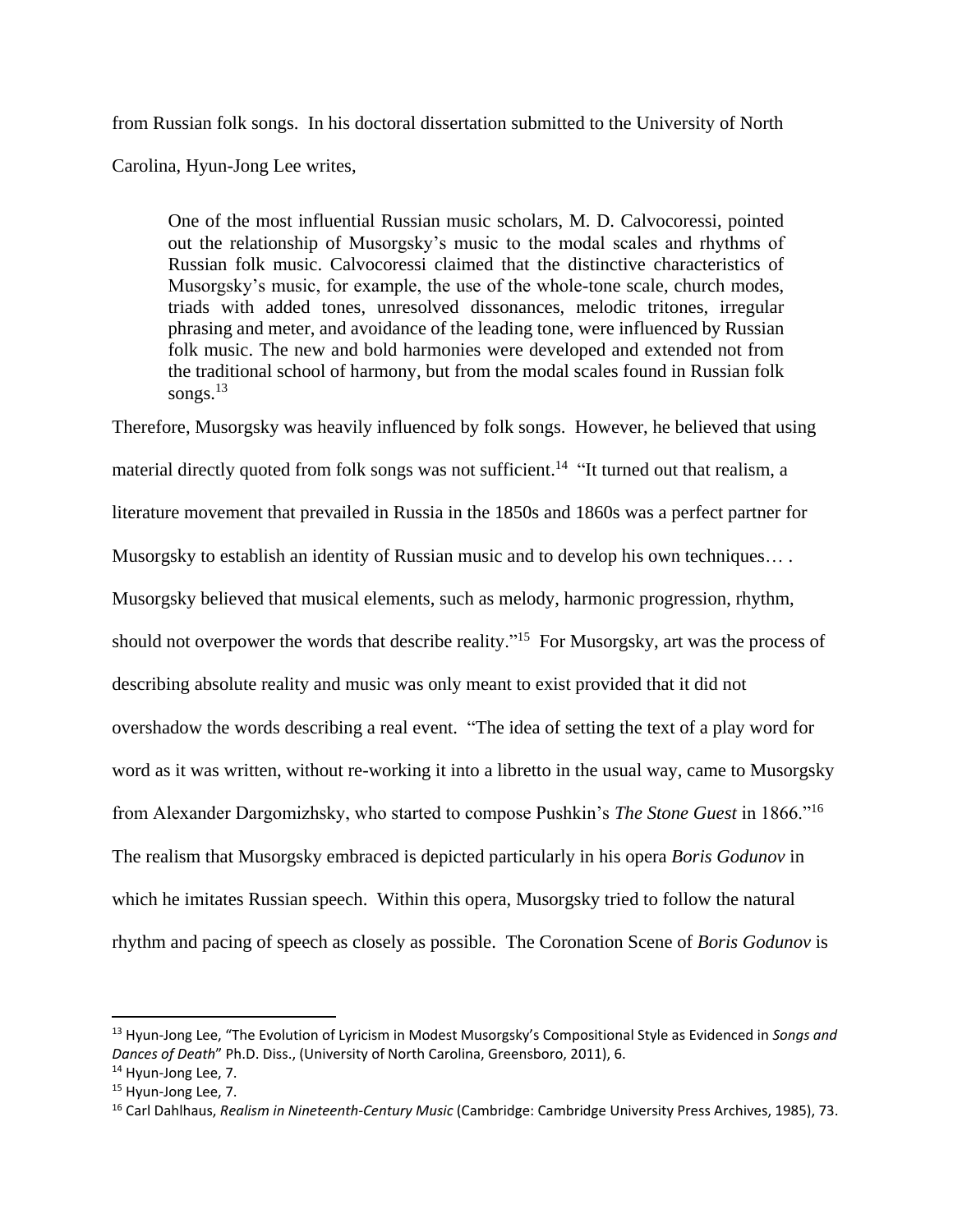an example of words set naturistically: syllabic with accented syllables on the strong beats. Musorgsky took realism to such a degree that "the traditional division of an opera into sectionsarias, choruses, instrumental interludes- became no longer workable."<sup>17</sup> The complete freedom of musical speech was a Russian national development that was in contrast to Wagner's vocal writing. Musorgsky and the rest of the five were against Wagner's ideas considering vocal writing. Furthermore, Musorgsky's harmony could be considered revolutionary during his lifetime. He used predominantly tonal harmonies, but would occasionally use modal harmonies to provide a gloomy and eerie tone with unresolved dissonances. Musorgsky's devotion to nationalism transcended his musical compositions into other areas of his life. A portrait of himself painted in March 1881 by Ilya Repin two weeks before his death demonstrated that nationalism was a way of life for Musorgsky. In the portrait, he wears a peasant shirt and demonstrates realism through his unkempt hair and vacant expression. In the portrait he does not look well and his addiction to alcoholism is likely a primary reason for his rough outward appearance. Musorgsky did not ask for a portrait that painted him with a more attractive appearance because this would violate his personal belief that realism should permeate all areas of art, including portraits. Musorgsky's contributions to Russian culture are significantly related to the Russian realism that he embraced. In a letter he wrote in 1857, he is quoted saying: "I want the note to express the word, I want truth."<sup>18</sup> His contributions to Russian nationalism in the nineteenth century reflect the influence of folk songs and Russian realism in his compositions.

<sup>17</sup> Nicolas Slonimsky and Electra Yourke, *Nicolas Slonimsky: Russian and Soviet music and composers* (Abingdon: Psychology Press, 2004), 20.

<sup>18</sup> Carl Dahlhaus, 73.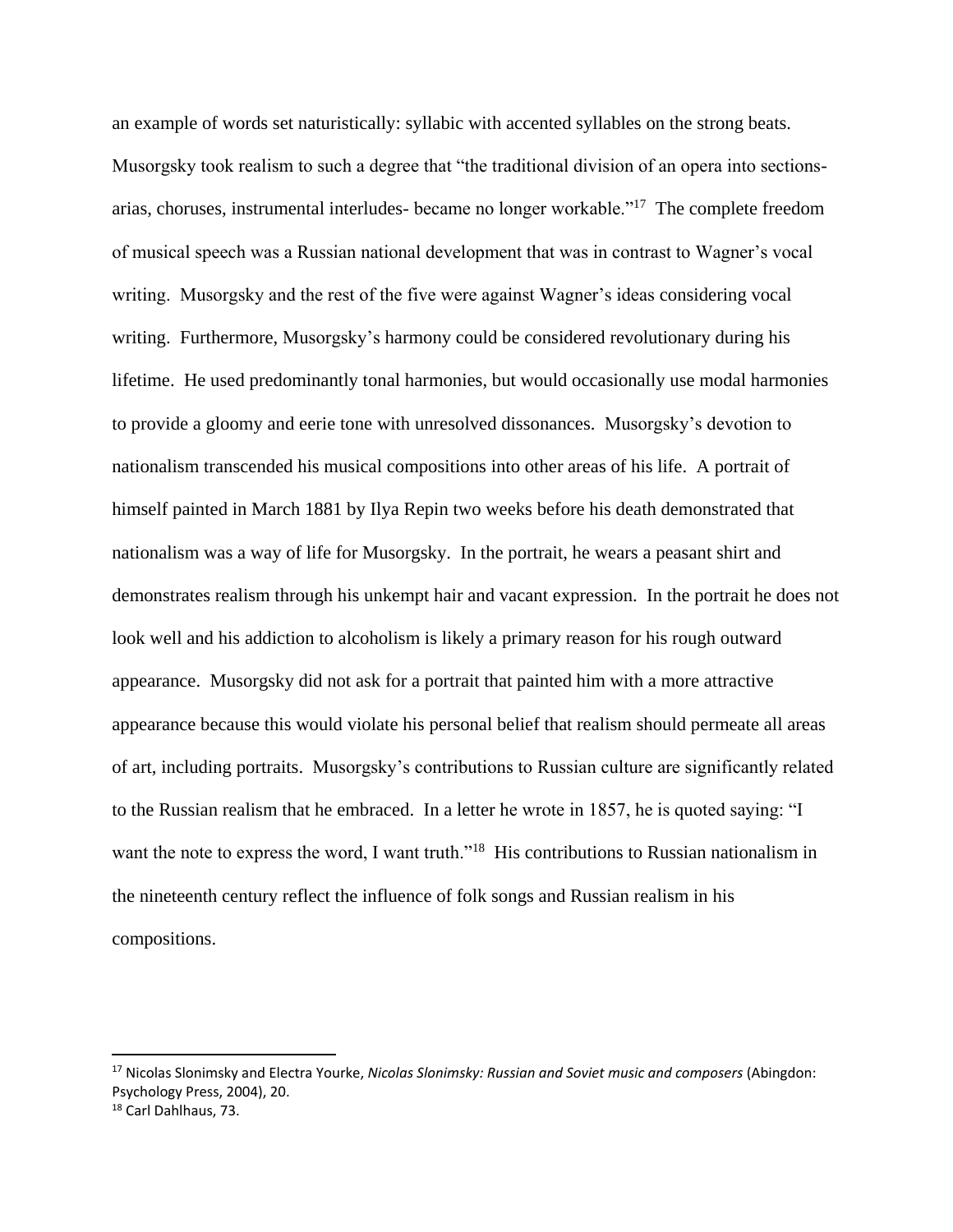Pyotr Tchaikovsky was the leading Russian composer in the second half of the nineteenth century. Unlike Musorgsky, Tchaikovsky did not rely heavily upon the words of Russian folk music, though he occasionally drew upon the characteristics of Russian folk and popular music. "Although Tchaikovsky's music is unmistakably Russian, he but rarely resorts to literal quotations of Russian folk songs (as in the finale of the Fourth Symphony).<sup>19</sup> In terms of nationalism, Tchaikovsky sought to reconcile nationalist and internationalist tendencies within Russian music. His national philosophy differed from the Mighty Kuchka. While the Mighty Kuchka believed that music should be an expression of the nature of a county, Tchaikovsky believed that Russian music should be pursued with musical excellence and should stand on its own feet. Once musical excellence was achieved, he argued that it should be shared with the rest of Europe to contribute to music as a whole. Ironically, despite his philosophical differences in ideology, Tchaikovsky had correspondence with Balakirev for a number of years and was even mentored by him.<sup>20</sup> Tchaikovsky was "trained at the St. Petersburg Conservatoire under Anton Rubenstein and Nicholas Zaremba [and] had received an orthodox Germanic musical education which placed him, in terms of the Russian musical situation, in a diametrically opposite position to Balakirev."<sup>21</sup> Despite Tchaikovsky being trained in European musical ideals, Balakirev believed the he could still mentor him and persuade him to change his stylistic direction. Tchaikovsky likely agreed to Balakirev's leadership because he felt a sense of isolation after moving to Moscow and wanted to feel accepted and recognized by his peers. "There is much evidence to suggest that Tchaikovsky felt both a great need for and, simultaneously, a resentment of guidance."<sup>22</sup> Balakirev was willing to give this guidance and many of his letters to

 $\overline{a}$ 

<sup>19</sup> Nicolas Slonimsky, 8.

<sup>20</sup> David Brown, "Balakirev, Tchaikovsky and Nationalism." *Music & Letters* 42, no. 3 (1961): 227–41., 227.

<sup>21</sup> David Brown, 229.

<sup>22</sup> David Brown, 229.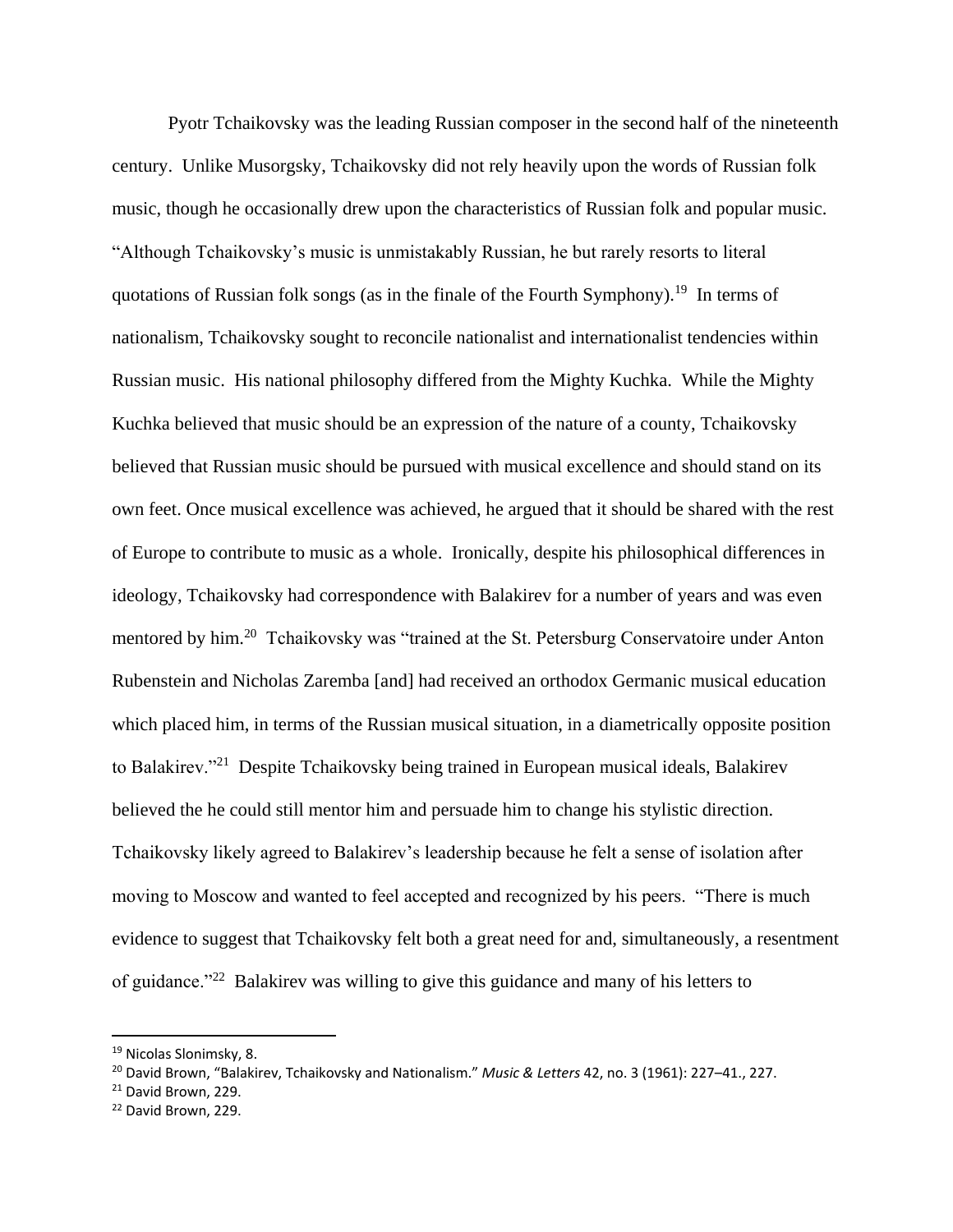Tchaikovsky reflect "a mixture of strict, paternal criticism made less unpalatable by some implied compliment."<sup>23</sup> Eventually, Tchaikovsky grew in his own self-assurance and Balakirev's guidance gave him the confidence to venture out on his own path of musical development, at which point, he sought independence from Balakirev. "What Balakirev imposed upon Tchaikovsky was that all-around severity of standard which elicited from him the effort which he needed to enable him to discover his true artistic self."<sup>24</sup> Tchaikovsky's interaction with Balakirev allowed him to develop his own approach to music through personal introspection. His inward reflection allowed him to develop Russian emotions which he portrayed in his music. These emotions contributed to his position towards nationalism. "Tchaikovsky's nationalism lies in the extraordinary power to create a peculiarly Russian mood by means of expressing its own inner sentiments."<sup>25</sup> The Russian mood, as exemplified by Russian literature, was typically gloomy, dark, and depressing. Tchaikovsky embraced the Russian pessimistic outlook on life and was able to depict his true feelings and expression into his music. This can be shown through his favoring of minor keys and choice of melcholic titles: Chanson Triste, Melancholic Serenade, etc.)<sup>26</sup> Despite Tchaikovsky's preference of gloomy, sad sounds, his works reflect joy and merriment as well, dispelling the theory that Russian music is irrevocably melancholic. Tchaikovsky's symphonies were dark and somber. "The Fourth and Fifth Symphonies express the inexorability of fate and the futility of struggle. The Sixth Symphonie... is pervaded with the spirit of dejection."<sup>27</sup> However, within these symphonies, Tchaikovsky includes uplifting and joyous material as well. Tchaikovsky also emphasizes

<sup>23</sup> David Brown, 227-228.

<sup>&</sup>lt;sup>24</sup> David Brown, 233.

<sup>25</sup> Nicolas Slonimsky, 8.

<sup>26</sup> Nicolas Slonimsky, 8.

<sup>27</sup> Nicolas Slonimsky, 9.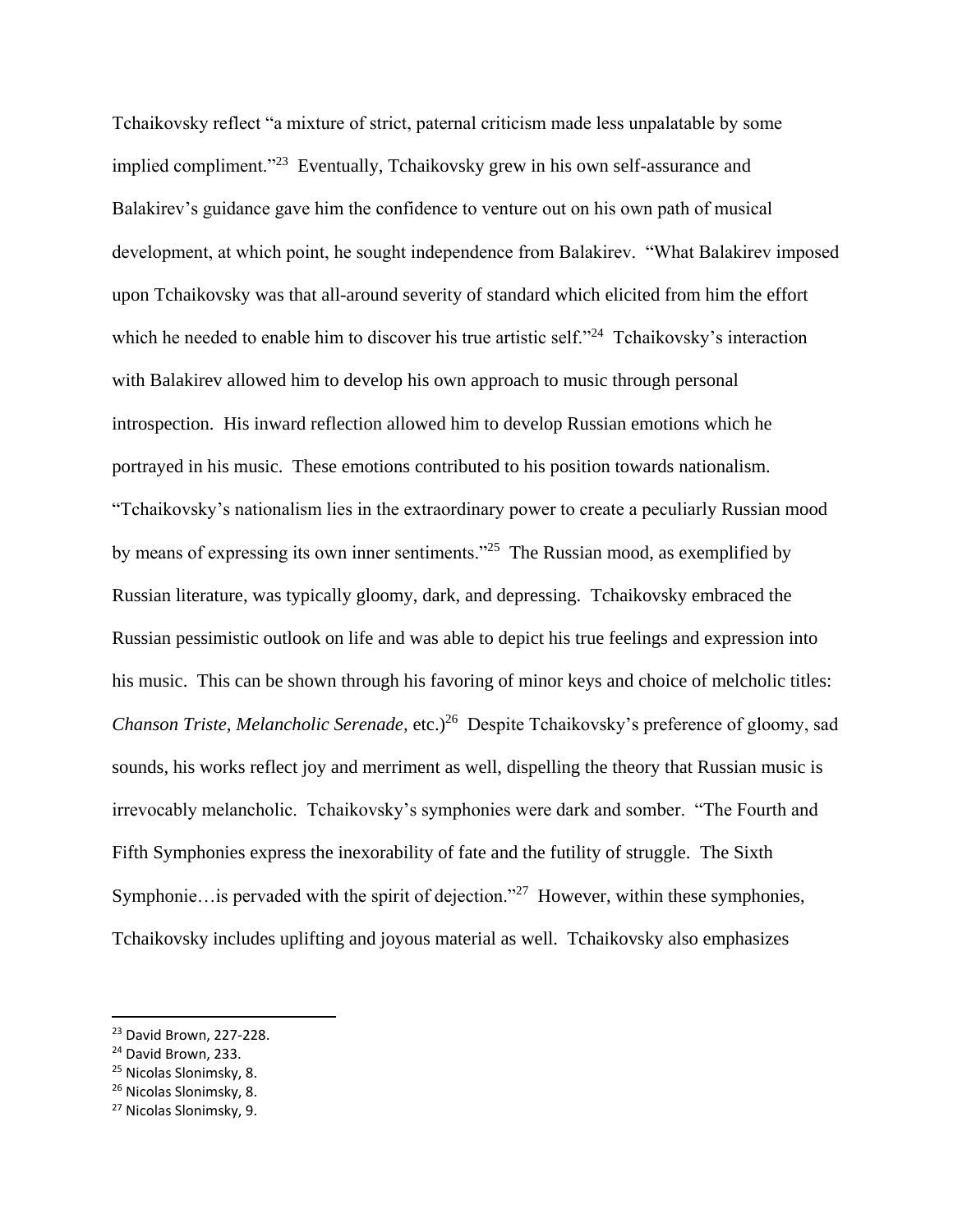romantic beauty and sadness within his symphonic poems: *Romeo and Juliet, Francesca da Rimini.* This demonstrates that Tchaikovsky was trying to incorporate the Russian sad outlook on life with popular romantic characteristics of the period. Although Tchaikovsky borrowed Western European techniques and characteristics, he also incorporated Russian culture into his works. His opera, *The Queen of Spades,* was based on a novel by Russian writer Pushkin. In this opera, he drew on musical ideas from the classical Russian period during which Catherine the Great reigned. This demonstrates that Russian nationalistic music was not only influenced by folk songs, but by other Russian musical characteristics throughout history as well. Tchaikovsky contributed to Russian culture through his personal expression of his melancholic Russian inner sentiments and by combining Russian musical characteristics with European characteristics.

Nikolai Rimsky-Korsakov was a Russian composer who was considered to be a Russian teller of tales. "He will pass for ever into musical history as the… musical bard who immortalised the Russian legend in musical forms endued with the national colouring suited to it."<sup>28</sup> According to American musicologist Richard Taruskin, Nikolai Rimsky-Korsakov "is perhaps the most underrated composer of all time."<sup>29</sup> Rimsky-Korsakov received little recognition abroad. However, his fifteen operas are the largest collection of Russian operas composed for Russian consumption.<sup>30</sup> All of these operas are part of active repertory in Russia, but only *Le Coq d'Or*, his final opera, is regularly performed internationally. He also studied and created arrangements for a number of other Russian operas. Rimsky-Korsakov showed an aptitude for music at a young age. However, he did not pursue a musical education as he spent a

<sup>28</sup> Leonid Sabaneev and S. W. Pring, "Rimsky-Korsakov." *The Musical Times* 69, no. 1023 (1928): 403-405., 404.

<sup>29</sup> *On Russian Music*

<sup>30</sup> Richard Taruskin, *On Russian Music* (Berkeley: University of California Press, 2008), 166.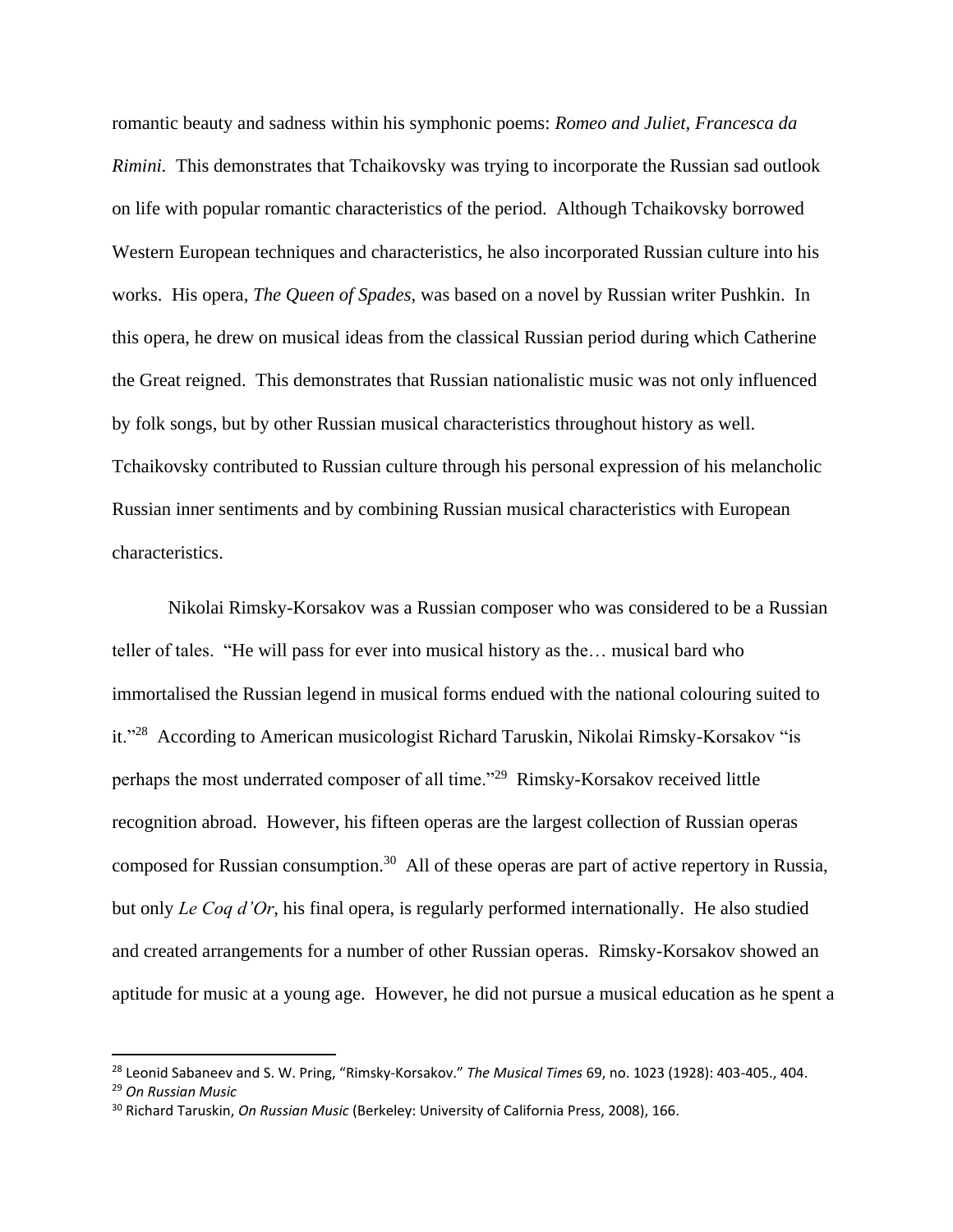short amount of time in the navy after graduating from the College of Naval Cadets in St. Petersburg in 1862. Before his three year trip with the navy, his piano teacher introduced him to Mily Balakirev who recognized his talent for composition and instructed him to compose a symphony. Under the direct influence of Balakirev, Korsakov finished the symphony in 1865. Korsakov went on to compose several works under the influence of Balakirev and earned his place in the Mighty Kuchka. Rimsky-Korsakov can be considered to be the most prolific member of the Mighty Kuchka and his operas in particular encompassed the spirit of Russian folklore and history.<sup>31</sup>

Russian legends and folk tales are reflected in Rimsky Korsakov's operas *Snegurotchka* (Snow-Maiden, 1882) and *Sadko* (1894); and Russian history in *Tsarskaya Nevesta* (Tsar's Bride, 1893). He wrote operas to two fairy tales by Pushkin, *Tsar Saltan* (1899) and *Zolotoy Petushck* (The Golden Cockerel,  $1906.$ <sup>32</sup>

Korsakov was influenced by Balakirev during his tutorship and he adopted the belief that Russian folk music and history was an important aspect of writing Russian nationalistic music. He initially practiced a militant approach to nationalism as reflected by the music of the Kuchkists. "He was self-taught and had avoided the rigorous training that in Germany or France was a matter of routine."<sup>33</sup> However, Korsakov's ideology shifted when he was asked to teach as a professor of harmony at the St. Petersburg Conservatory in 1871. He had no formal training whatsoever as the Mighty Kuchka and Bakalirev in particular did not find a musical education necessary for creating nationalistic works. Bakalirev believed that a music education was not only useless to composition, but that it also hindered a composer's ability to compose nationalistic music that properly defined the country and its people. However, as Rimsky-

<sup>31</sup> Nicolas Slonimsky, 7.

<sup>32</sup> Nicolas Slonimsky, 7.

<sup>33</sup> Nicolas Slonimsky, 26.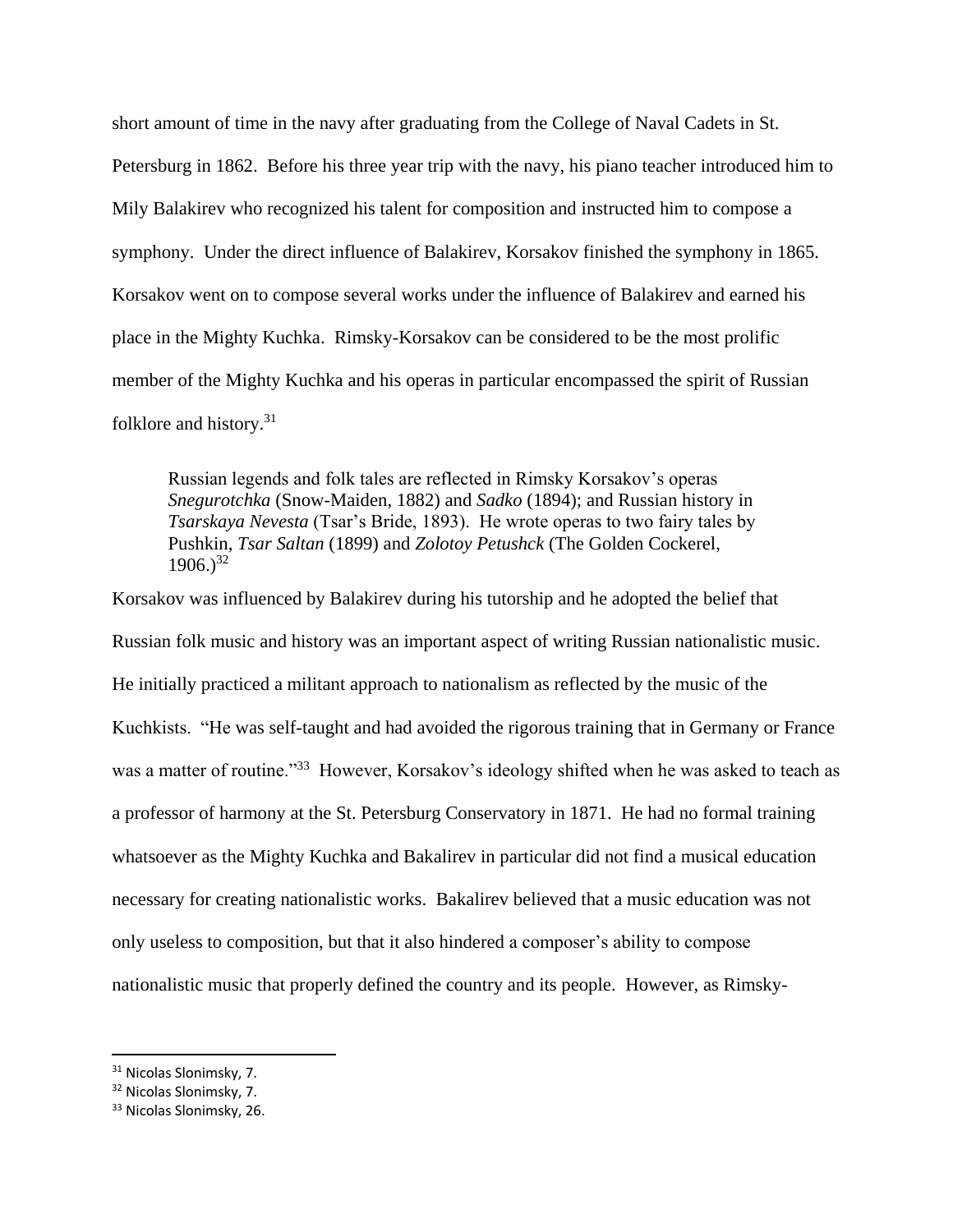Korsakov began teaching music theory, he quickly realized the gaps in his own musical education and began learning alongside his students. Korsakov realized that the method of composing without training taught by Balakirev was inefficient and he complained of his inability to work in a professional manner: "I work inefficiently; I set down wrong notes on paper; I seem to be unable to fix a relatively simple rhythmic idea, and at times cannot find the right interval without trying out the melody on the piano. While copying the final draft I cannot remember even a couple of bars correctly, and have to follow the original note for note..."<sup>34</sup> Korsakov's realization and subsequent musical education marked a radical change as his ideology shifted away from the Kuchkist's strict anti-academic nationalism. Despite abandoning the anti-academic stance of the Bakalirev circle and studying Western musical techniques, he remained devoted to Russian nationalistic music through the incorporation of folk tunes and their melodic characteristics into his own music. For example, Russian folk music is characterized by asymmetrical rhythms with 5/4 being particularly favored. In the first act of opera *Sadko* Korsakov uses a compound meter of  $11/4$  inspired by the asymmetrical rhythms of folk tunes.<sup>35</sup> The other Kuchkists and Glinka also incorporated Russian folk songs into their music, but they focused predominantly on the folk genre of the *protyazhnaya* dance song, while Korsakov branched out to other genres of Russian folk music. After composing the opera *May Night* in 1879 he was drawn to "calendar songs" which were songs written for specific ritualistic occasions. He was interested by these songs because they reflected rural customs and the pantheistic world of folk rites. Rimsky Korsakov wrote that he

Was captivated by the poetic side of the cult of sun-worship, and sought its survivals and echoes in both the tunes and the words of the songs. The pictures of the ancient pagan period and spirit loomed before me, as it then seemed, with

<sup>34</sup> Nicolas Slonimsky, 27.

<sup>&</sup>lt;sup>35</sup> Nicolas Slonimsky, 28.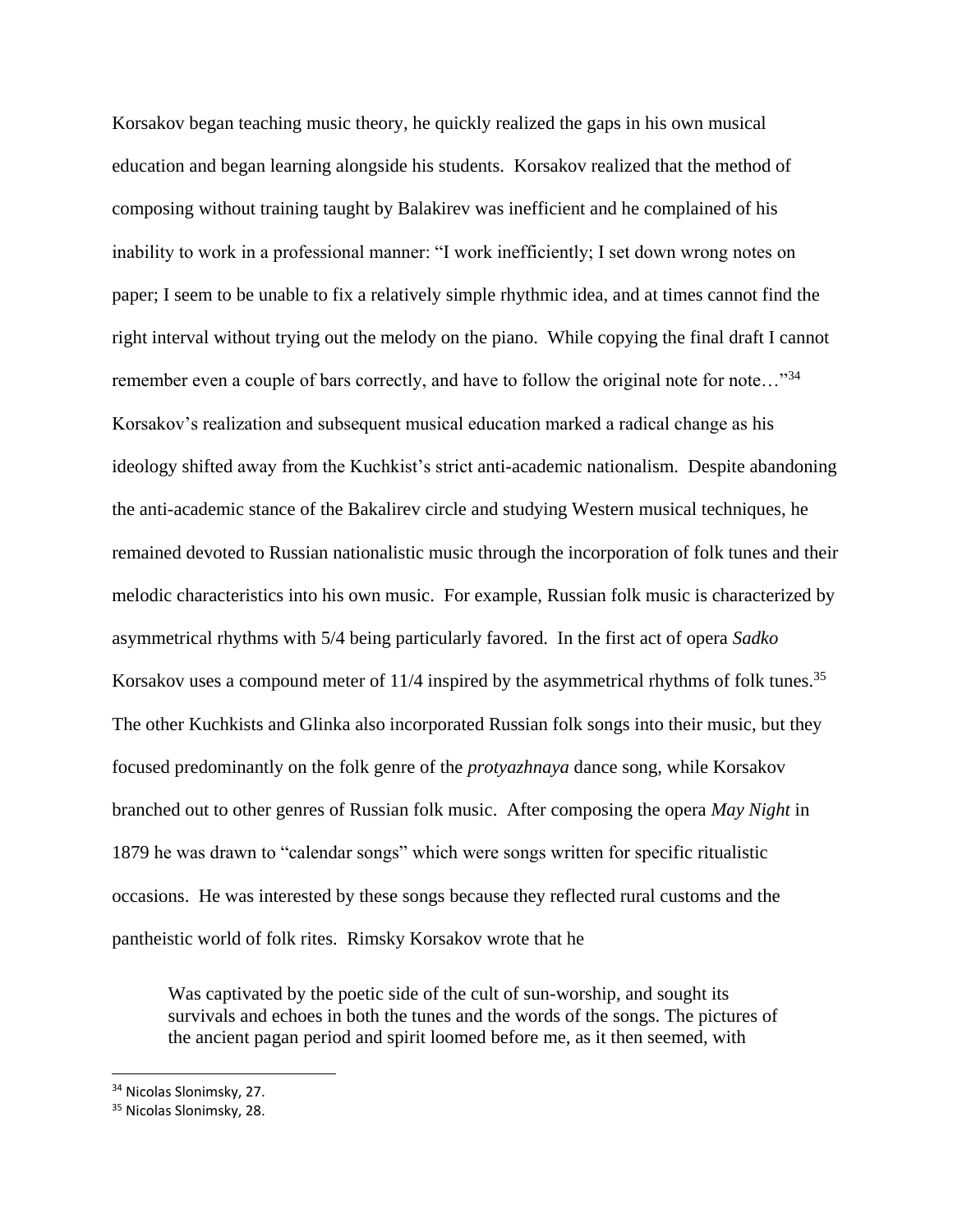great clarity, luring me on with the charm of antiquity. These occupations subsequently had a great influence in the direction of my own activity as a composer.<sup>36</sup>

From this moment, Korsakov developed a pantheistic perspective in which he took a poetic outlook on nature. He developed a profound and religious reverence of Nature which was demonstrated in the beautiful resonances and colouristic revelations of his music.<sup>37</sup> In his opera, *Snegurotchka* he makes use of "calendar songs" and other ceremonial dances in the folk tradition. This pantheistic view contributed to Korsakov's nationalism because pantheism and mysticism were considered to be Russian traits. "In this pantheistic temperament of his, in this peculiar mystical pantheism, we have a most characteristic Slav trait. The mysticism of the Slav is very deeply tinged with pantheism, and the idea of God-Nature is very near, very closely related to, the general Russian sentiment."<sup>38</sup> Therefore, Rimsky-Korsakov's embrace of pantheism in folk music serves as the root of his nationalism.

Nationalism was a widespread and important phenomenon effecting composers in Russia in the nineteenth century. Modest Mussorgsky, Pyotr Tchaikovsky, and Nikolai Rimsky-Korsakov each contributed to nationalism in a unique way. Nationalism in Russia was created as the intellectual aristocrats created literature, artwork, and music that reflected the folk culture of the general population. The Mighty Kuchka played a large role in nationalism as they incorporated the *protyazhnaya* folk genre into their music to reflect the sorrowful and gloomy mood found in Russian literature. Musorgsky took a literal approach to nationalism that was demonstrated through his use of folk music and emphasis of realism in his musical compositions. Tchaikovsky contributed to musical nationalism by mixing Western musical characteristics from

<sup>36</sup> Nikolai Rimsky-Korsakov, *My Musical Life* (New York: A. A. Knopf, 1925), 166.

<sup>&</sup>lt;sup>37</sup> Leonid Sabaneev, 404.

<sup>38</sup> Leonid Sabaneev, 404.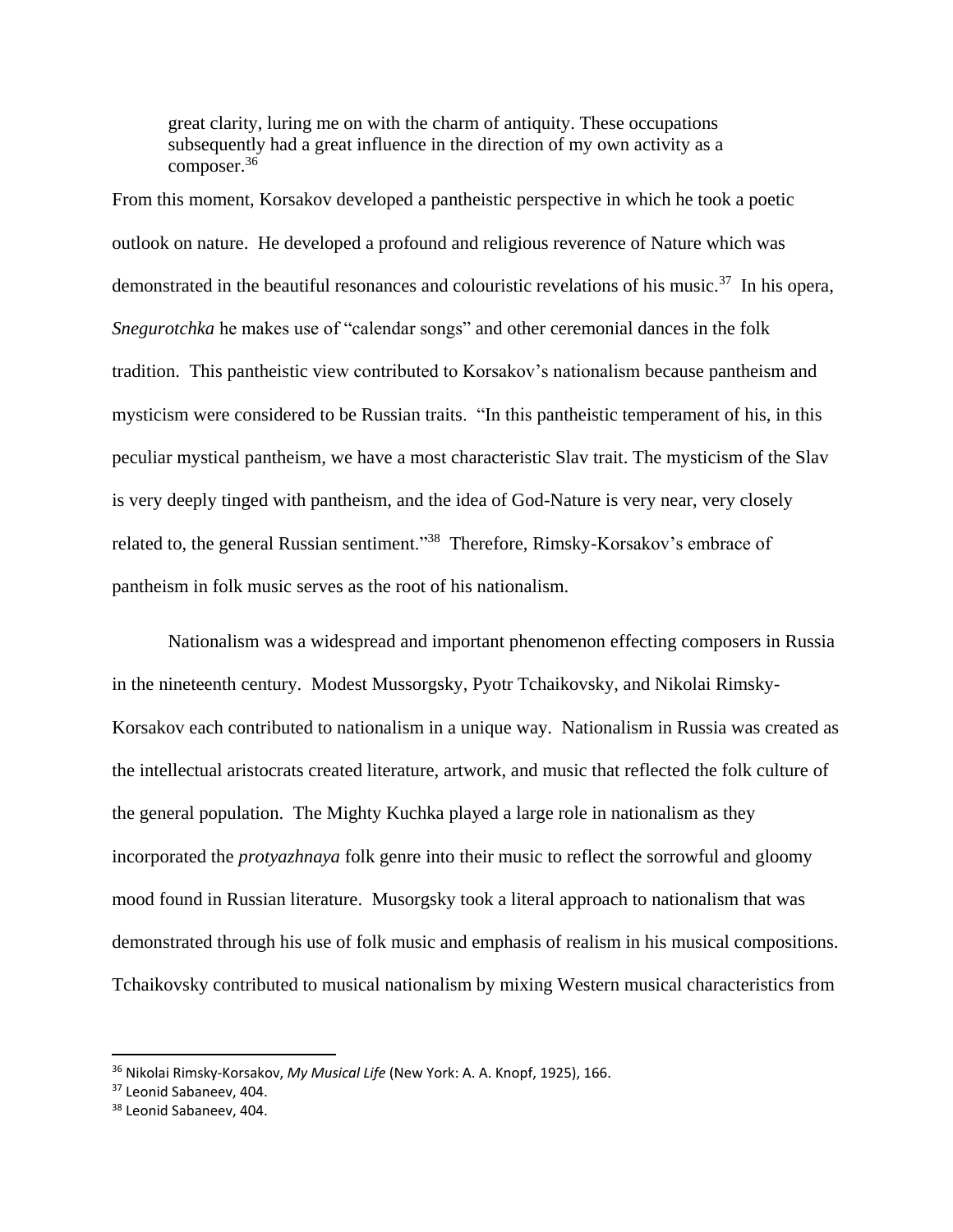his training with Russian characteristics. His introspection allowed him to share music that he considered to be Russian in nature with the rest of Europe. Rimsky-Korsakov began as a strong nationalist under Balakirev's school of thought, but eventually shifted to adopt a nationalistic approach that was more similar to Tchaikovsky's approach. His pantheistic temperament allowed him to incorporate nationalistic folk culture and rites into his music. Each of these three composers contributed to nationalism in varying degrees. Regardless of their nationalist influence, it is evident that every Russian composer was affected by nationalism.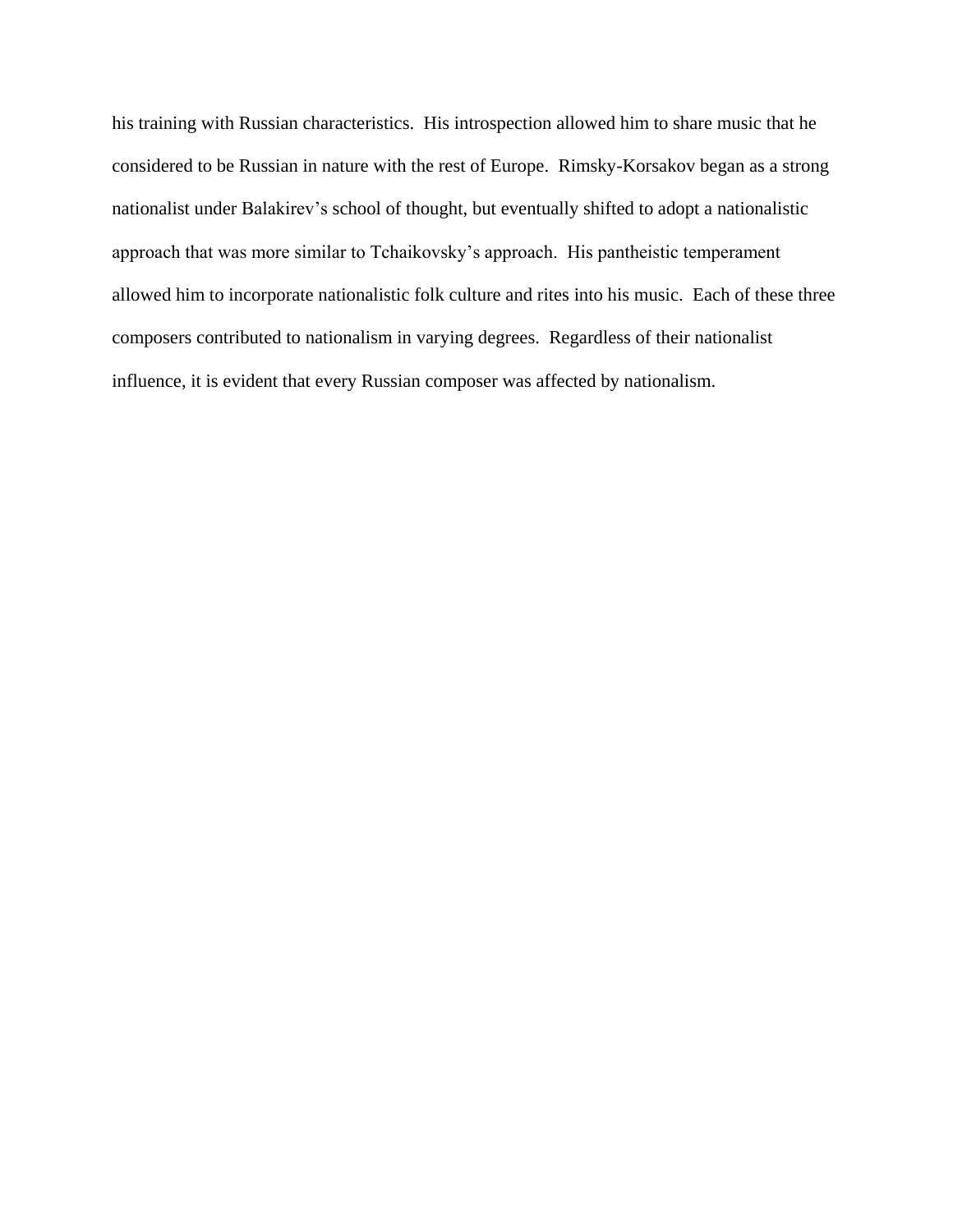## **Bibliography**

- Brown, David. "Balakirev, Tchaikovsky and Nationalism." *Music & Letters* 42, no. 3 (1961): 227–41.
- Curtis, Benjamin. *Music Makes the Nation* Amherst: Cambria Press, 2008.
- Dahlhaus, Carl. *Realism in Nineteenth-Century Music.* Cambridge: Cambridge University Press Archives, 1985.
- Frolova-Walker, Marina. *Russian Music and Nationalism: from Glinka to Stalin.* London: Yale University Press, 2007.
- Helmers, Rutger. *Not Russian Enough? Nationalism and Cosmopolitanism in Nineteenth-Century Russian Opera.* Suffolk: Boydell and Brewer, 2014.
- Lee, Hyun-Jong. "The Evolution of Lyricism in Modest Musorgsky's Compositional Style as Evidenced in *Songs and Dances of Death."* Phd Diss., University of North Carolina, Greensboro, 2011.
- Lloyd-Jones, David. Review of *Musorgsky: Eight Essays and an Epilogue*. *Notes* 50, no. 3 (1994): 908–11.
- Maes, Francis. *A History of Russian Music: From Kamarinskaya to Babi Yar.* Berkeley: University of California Press, 2002.
- Nathan, M. Montagu. *A History of Russian Music - Being an Account of the Rise and Progress of the Russian School of Composers, with a Survey of Their Lives and a Description of Their Works.* Worcestershire: Read Books Ltd, 2013.
- Rabow-Edling, Susanna. *Slavophile Thought and the Politics of Cultural Nationalism.* Albany: State University of New York Press, 2012.